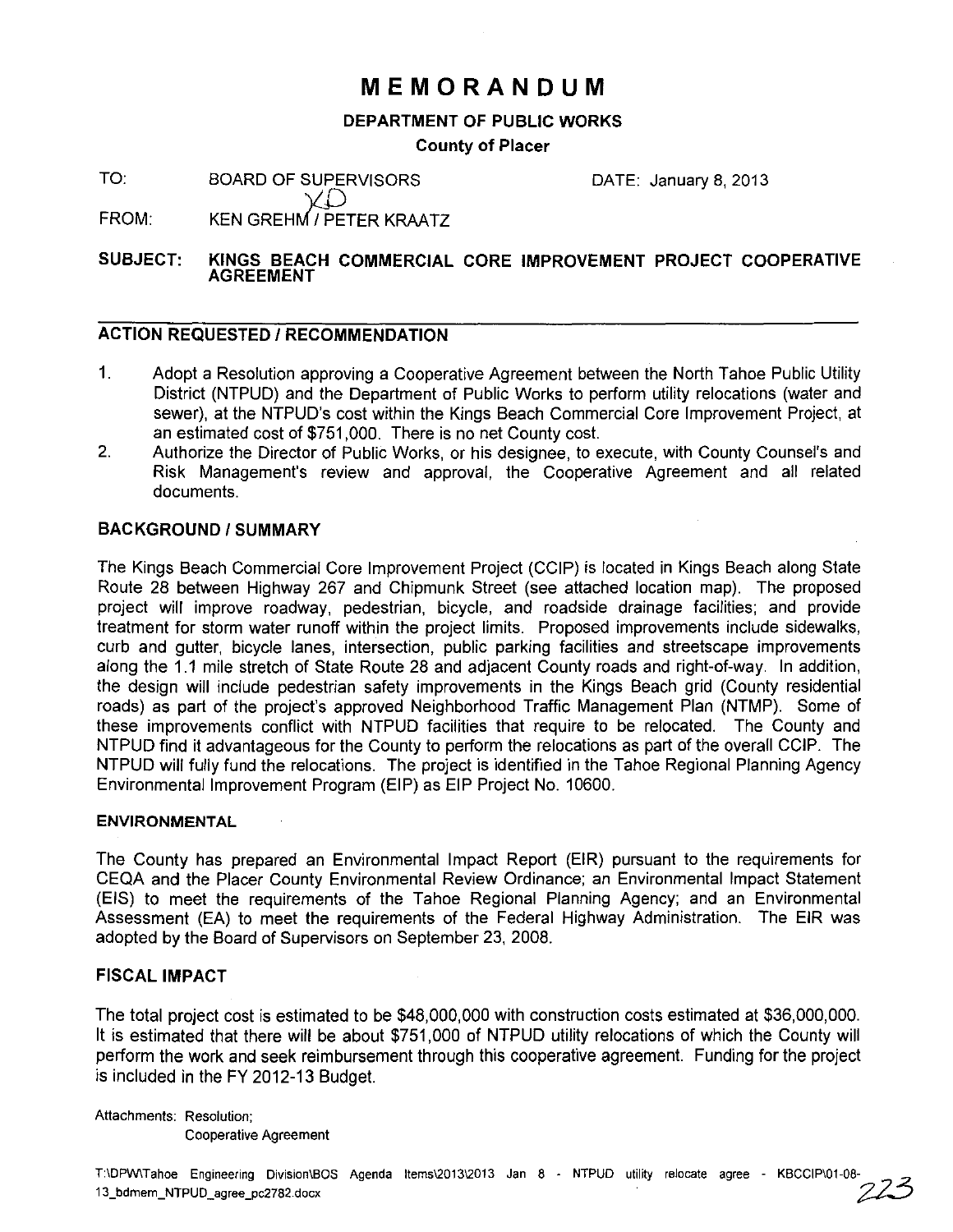# **Before the Board of Supervisors County of Placer, State of California**

In the matter of: A RESOLUTION APPROVING A COOPERATIVE AGREEMENT BETWEEN THE NORTH TAHOE PUBLIC UTILITY DISTRICT AND THE DEPARTMENT OF PUBLIC WORKS TO PERFORM UTILITY RELOCATIONS (WATER AND SEWER) WITHIN THE KINGS BEACH COMMERICAL CORE IMPROVEMENT PROJECT; AND AUTHORIZING THE DIRECTOR OF PUBLIC WORKS TO EXECUTE, WITH COUNTY COUNSEL'S AND RISK MANAGEMENT'S REVIEW AND APPROVAL, THE COOPERATIVE AGREEMENT AND ALL RELATED DOCUMENTS

Resol. No. \_\_\_\_\_\_\_\_\_\_

The following Resolution was duly passed by the Board of Supervisors of the County of Placer

at a regular meeting held on \_\_\_\_\_\_\_\_\_\_\_\_ ,by the following vote on roll call:

Ayes:

Noes:

Absent:

Signed and approved by me after its passage.

Chair, Board of Supervisors

Attest: Clerk of said Board

BE IT RESOLVED AND ORDERED by the Board of Supervisors of the County of Placer, State of California, that this Board approves and authorizes a cooperative agreement between the North Tahoe Public Utility District and the Department of Public Works to perform utility relocations (water and sewer) within the Kings Beach Commercial Core Improvement Project; and authorizing the Director Of Public Works to execute, with County Counsel's and Risk Management's review and approval, the cooperative agreement and all related documents.

 $774$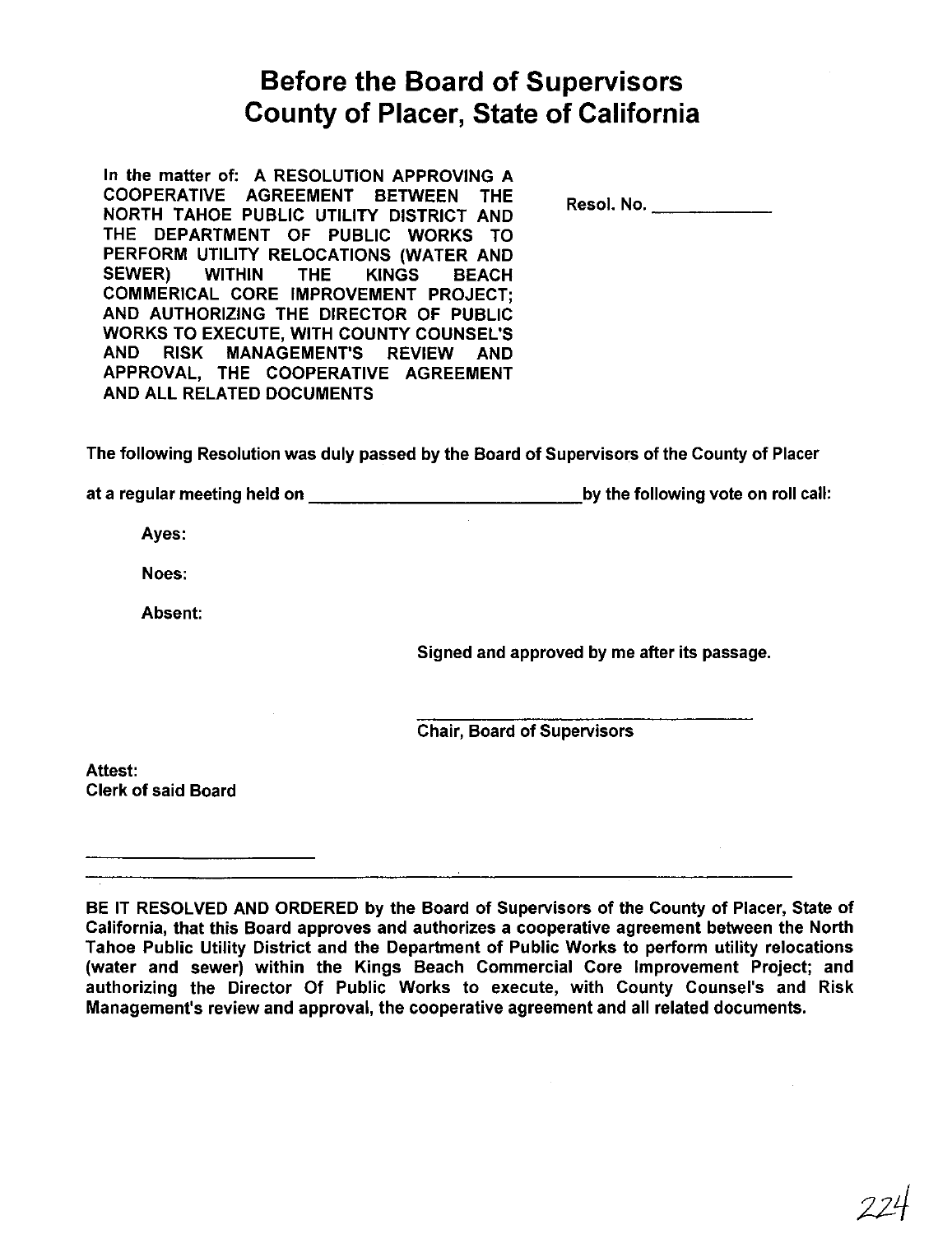## PLACER COUNTY AND NORTH TAHOE PUBLIC UTILITIES DISTRICT CONSTRUCTION COOPERATIVE AGREEMENT KINGS BEACH COMMERCIAL CORE IMPROVEMENT PROJECT

This agreement is made and entered into this day of 20\_ between the County of Placer, a political subdivision of the State of California, hereinafter called COUNTY, and the North Tahoe Public Utility District, hereinafter called DISTRICT.

## **RECITALS**

WHEREAS, the COUNTY is undertaking a project to construct highway and ancillary improvements in the Kings Beach Commercial Core Improvement Project; (Construction Contract No. 1140) herein after referred to as PROJECT; and

WHEREAS, the DISTRICT has existing utility lines (water and sewer) within the State/COUNTY right-of-way which will be impacted by the PROJECT, and require relocation; and

WHEREAS, the COUNTY and the DISTRICT agree that it is advantageous to perform the DISTRICT work concurrently with the PROJECT.

## AGREEMENT

NOW, THEREFORE, FOR AND IN CONSIDERATION OF THE MUTUAL COVENANTS HEREIN PROVIDED, it is agreed as follows:

1. The COUNTY will expand the scope of the PROJECT to include the DISTRICT work. The COUNTY will incorporate into the PROJECT plans and specifications the appropriate plans and technical specifications for the DISTRICT work, prepared by the DISTRICT, in a form mutually acceptable to the COUNTY and the DISTRICT.

2. The COUNTY will prepare and provide the construction documents (plans and specifications) to the DISTRICT such that the DISTRICT can use these documents as a basis for reviewing and approving the material and appurtenances required for the DISTRICT work. Upon completion of the PROJECT, the COUNTY will provide as-built plans to the DISTRICT.

3. The DISTRICT acknowledges receipt of and approves the PROJECT plans dated in regards to DISTRICT work described therein, and consents to the use of those plans for the PROJECT.

4.A. The parties agree and acknowledge that COUNTY has prepared the bid and construction contract documents for the PROJECT and included the approved DISTRICT work and related plans and specifications; and further that the COUNTY advertised, received bids, and awarded a contract for the PROJECT.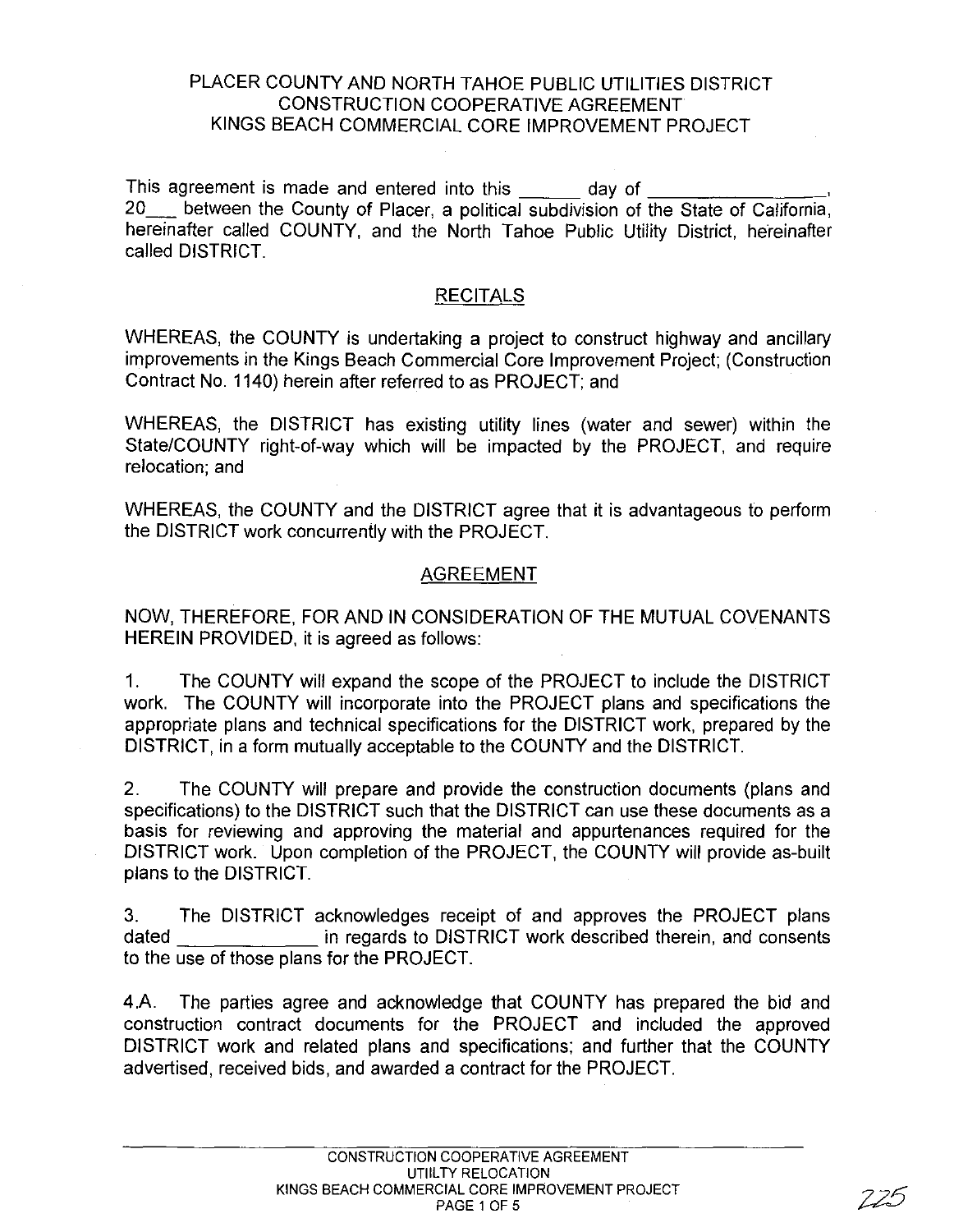4.B. DISTRICT shall reimburse to COUNTY 100 percent (100%) of the DISTRICT work bid items as shown on Exhibit A. Reimbursement for construction costs will be based on the bid prices of the contractor awarded the construction contract by the COUNTY. All improvements constructed with DISTRICT funds will become the property of the DISTRICT upon its acceptance as described below.

5. The parties agree and acknowledge that the COUNTY has awarded the contract to the lowest responsible bidder for the entire PROJECT. "Responsible bidder" includes the requirement that the selected contractor, or its subcontractor performing the DISTRICT work, meet the DISTRICT's, the California Department of Transportation's, and the COUNTY's minimum requirements for installation of water and sewer facilities, including possessing and maintaining the appropriate state contractor's license. COUNTY shall be the lead agency for the PROJECT and will manage the construction contract and be responsible for all payments to the contractor. The DISTRICT will reimburse the COUNTY for construction costs based on the contract award in accordance with Exhibit A of this agreement, plus 15 percent (15%) of that amount to cover the DISTRICT's share of construction staking and construction management. Except for these payment and reimbursement obligations and any liabilities under Sections 11.A., 11.B., 11.C., 12.A., or 12.C. below, DISTRICT shall have no other financial obligations toward the PROJECT, including the DISTRICT work.

6. The DISTRICT shall pay the COUNTY 10 percent (10%) of the DISTRICT's share of the PROJECT costs within 30 calendar days following the notification by the COUNTY that the Notice to Proceed has been issued.

7. The COUNTY will bill within 30 days of each progress payment made to the contractor based upon the quantities of DISTRICT's work items in the bid schedule and the DISTRICT's share of the PROJECT costs along with any other additional costs as provided for herein after completion of all DISTRICT work within the State/COUNTY right-of-way. If the final request for reimbursement is accurately calculated in accordance with this Agreement, DISTRICT shall reimburse the COUNTY the remaining costs within 30 calendar days of receipt of each of the COUNTY's request for reimbursement. The DISTRICT also shall reimburse the COUNTY for any additional work on the DISTRICT work required and approved by the DISTRICT during construction. Should any portion of the DISTRICT work be deleted during construction, it shall also be deducted in the COUNTY's final reimbursement request. DISTRICT shall provide timely review and approval of additional work.

8. The DISTRICT shall assist with the oversight of the COUNTY's contractor to facilitate the installation of the DISTRICT work within the allotted number of days specified in the construction contract documents and in accordance with the COUNTY and DISTRICT approved contractor prepared construction schedule for the PROJECT. This oversight provision shall be defined and included in the Special Provisions of the construction contract.

9. The COUNTY and the DISTRICT shall mutually agree on a method to coordinate construction administration, construction engineering, and construction surveying, shop drawing review, communications and meetings, traffic control, scheduling, and

226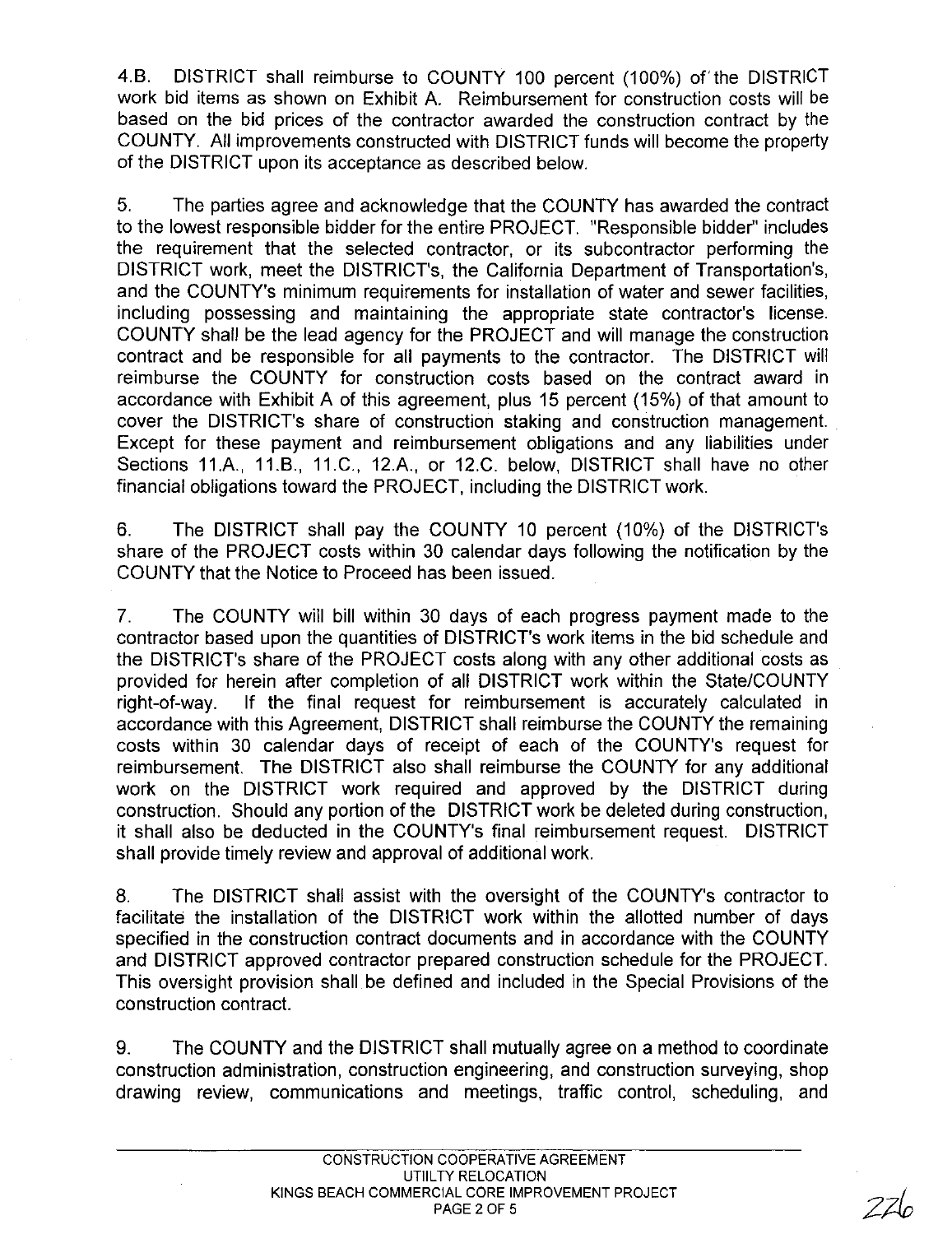inspection of the work with the DISTRICT being responsible for all DISTRICT work, including but not limited to, any special inspections, special materials testing, special surveying, and special witnessing of testing of the DISTRICT work.

10. During construction of DISTRICT work, the DISTRICT shall determine whether the DISTRICT work is satisfactorily performed in accordance with the construction contract and DISTRICT requirements and notify the COUNTY in writing of approval and acceptance of the completed DISTRICT work. DISTRICT shall coordinate with the COUNTY to bring the completed DISTRICT work into service. After DISTRICT's acceptance of the completed DISTRICT work, the DISTRICT shall own and be responsible for the operation and maintenance of the completed DISTRICT work pursuant to the encroachment permits obtained from the COUNTY and the California Department of Transportation at the time of construction of the PROJECT. Such acceptance of the completed work shall not relieve the contractor of any liability or modify the contractor's guarantee.

11.A. The DISTRICT shall be responsible for 100 percent (100%) of all approved change orders, delays, and extra work directly related only to the DISTRICT work incurred by the contractor. COUNTY will be responsible for all other PROJECT-related change orders, delays, and extra work incurred by the contractor. The DISTRICT and COUNTY will jointly work to negotiate change orders and claims with the contractor to resolve any claims directly related to the DISTRICT work in a timely manner, provided that neither the COUNTY nor the DISTRICT shall agree to the resolution of the disagreements without the other's approval. In the event agreement cannot be reached related to active, ongoing work within one (1) working day of presentation of a request for direction, change order, or claim, the COUNTY reserves the right to proceed on a force account basis. The DISTRICT will not unnecessarily delay progress of work or hold up final contract acceptance of the project during the period of closeout.

The DISTRICT shall bear no responsibility for contractor- or COUNTY-caused delays on work other than those directly related to only the DISTRICT work. The DISTRICT will not unnecessarily delay progress of work within the State/COUNTY rightof-way or delay notification of completion of DISTRICT work. Performance by either party under this Agreement shall not be deemed to be in default where delays or default are due to Force Majeure when a party gives notice, in writing, with details of particulars to the other party as soon as possible. Force Majeure as used in this Agreement shall mean acts of nature, wars, insurrections, riots, epidemics, major landslides, earthquakes, fires, floods, and civil disturbances, which are not within the control for the party claiming suspension, which by the exercise of due diligence, such party may not have been able to avoid or over come.

11.B. Costs or damages, in addition to the agreed upon contract amount, caused by any inaccuracy or miscalculation of information presented by DISTRICT for the DISTRICT work shall be the responsibility of the DISTRICT.

11.C. Except as otherwise provided by Section 13 below, costs arising from claims or lawsuits for personal injury or property damage which are alleged to have resulted from the PROJECT, including the payment of damages pursuant to a final judgment in favor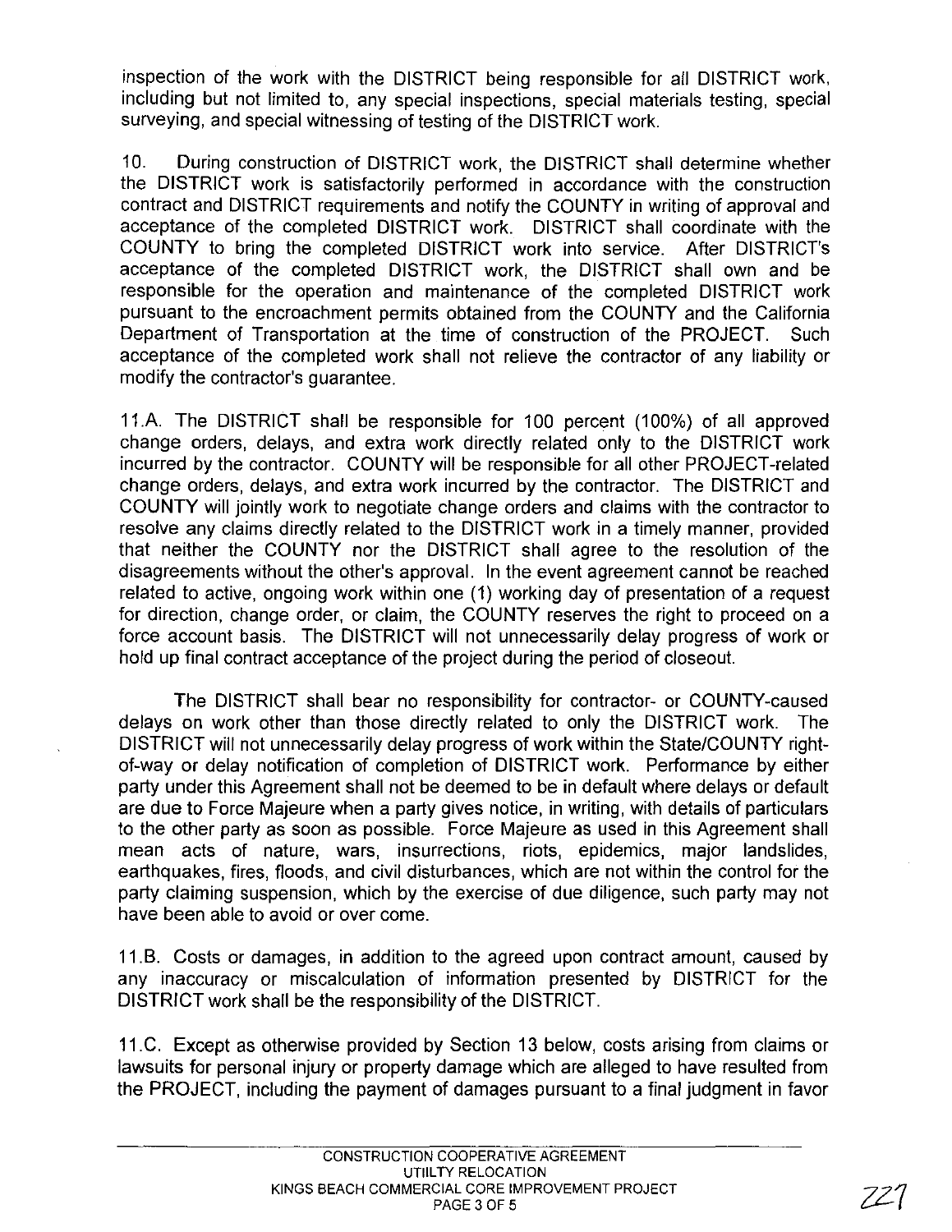of a claimant, shall be apportioned between the parties hereto according to the proration of costs of the affected bid items as indicated in Exhibit A. In the event of disagreement concerning the proper apportionment of any claim resolution costs related to the affected items of work identified in Exhibit A, the parties each expressly reserve the right to seek a judicial determination of the responsibility of each party with respect to any claim or lawsuit arising out of their performance under this Agreement.

12.A. DISTRICT agrees to save harmless and indemnify the COUNTY from any liability, claim, or demand which may be made by any person resulting from the negligence of DISTRICT in the performance of its responsibilities under this Agreement, and further agrees, at its own cost and expense, to defend any action which may be brought against COUNTY resulting from such negligence of DISTRICT, and further agrees to pay or satisfy any judgment which may result from such action. The foregoing provisions shall not be applicable to claims or actions that arise from the negligence of COUNTY in its performance of the terms of this Agreement.

12.B. COUNTY agrees to save harmless and indemnify the DISTRICT from any liability, claim, or demand which may be made by any person resulting from the negligence of COUNTY in the performance of its responsibilities under this Agreement, and further agrees, at its own cost and expense, to defend any action which may be brought against DISTRICT resulting from such negligence of COUNTY, and further agrees to payor satisfy any judgment which may result from such action. The foregoing provisions shall not be applicable to claims or actions that arise from the negligence of DISTRICT in its performance of the terms of this Agreement.

12.C. It is agreed that DISTRICT and COUNTY shall each maintain at all times during the performance of this Agreement insurance coverage or self insurance in the amounts of not less than One Million Dollars (\$1,000,000) to cover all of its operations. Specifically, but not limited to, not less than One Million Dollars (\$1,000,000) General Liability, One Million Dollars (\$1,000,000) Automobile Liability, and One Million Dollars (\$1,000,000) Workers' Compensation.

13. This Agreement shall terminate after the PROJECT has been completed and accepted by the Placer County Board of Supervisors. However, such termination shall not relieve the contractor of any liability or modify contractor's guarantee or prohibit either the COUNTY or DISTRICT from enforcing any rights against, or seeking damages from, the contractor.

14. Notwithstanding any other provision of this Agreement to the contrary, if the California Department of Transportation or a court of competent jurisdiction determines in writing prior to the Placer County Board of Supervisors' acceptance of the PROJECT, that the relocation of the DISTRICT's existing transmission and distribution mains provided for herein is an obligation of the PROJECT, the DISTRICT shall have no obligation to provide any reimbursement to the COUNTY for such relocation.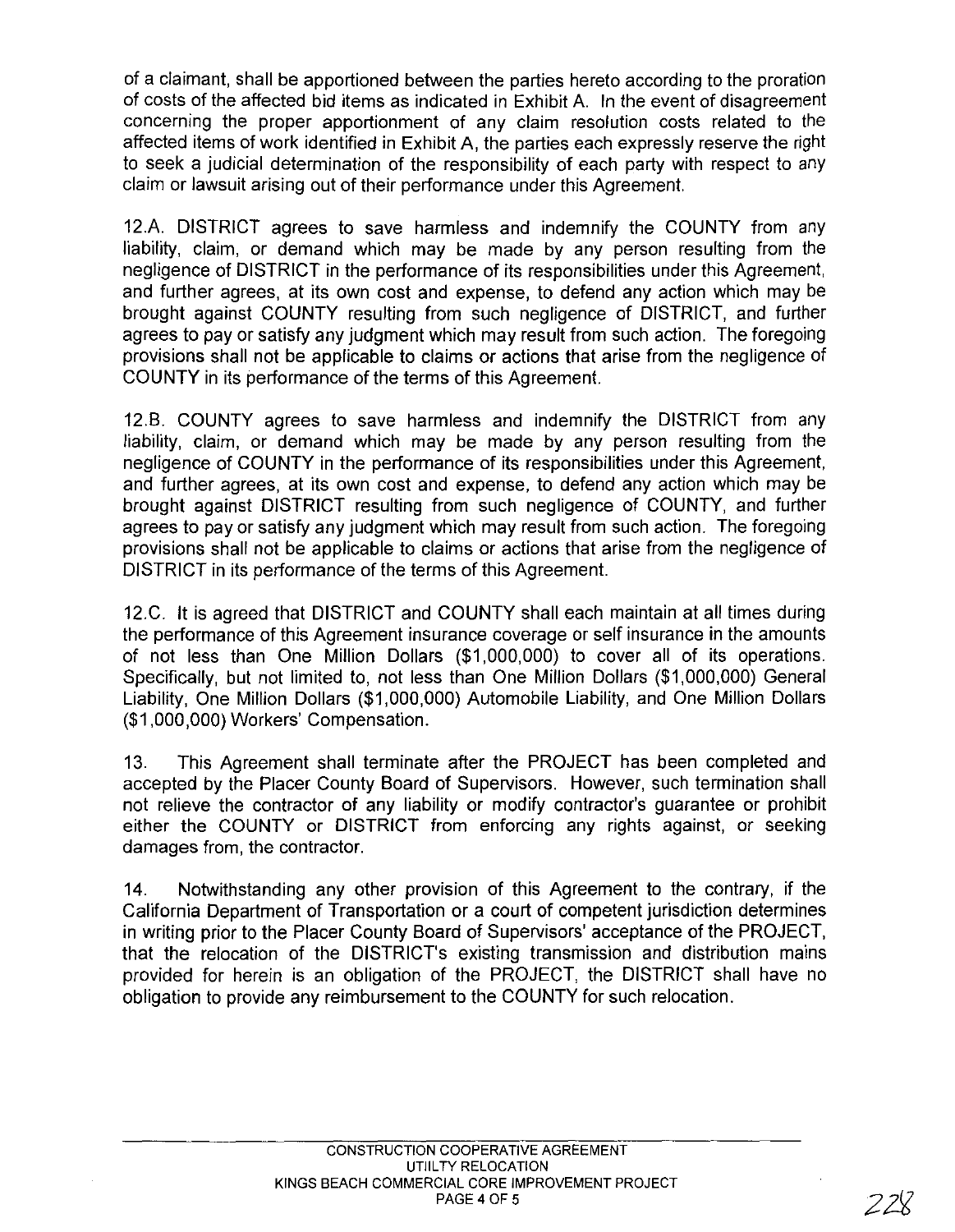**IN** WITNESS WHEREOF the parties have executed this Agreement on the date first above written.

PLACER COUNTY, a political subdivision of the State of California NORTH TAHOE PUBLIC UTILITY DISTRICT, a public agency

By: \_\_\_\_\_\_\_\_\_ \_

Ken Grehm, Director Department of Public Works

Date: \_\_\_\_\_\_\_\_\_ \_

 $By \fbox{\fbox{$\neg$}}$ 

Paul A. Schultz, P.E. General Manager/CEO

Date: \_\_\_\_\_\_\_\_\_ \_

## APPROVED AS TO FORM

By: \_\_\_\_\_\_\_\_\_ \_

County Counsel, Placer County

Date: \_\_\_\_\_\_\_\_\_ \_

## APPROVED AS TO FORM

By: ---,---,---,-\_--,-\_\_\_ \_

District Counsel

Date: \_\_\_\_\_\_\_\_\_ \_

 $22<sup>2</sup>$